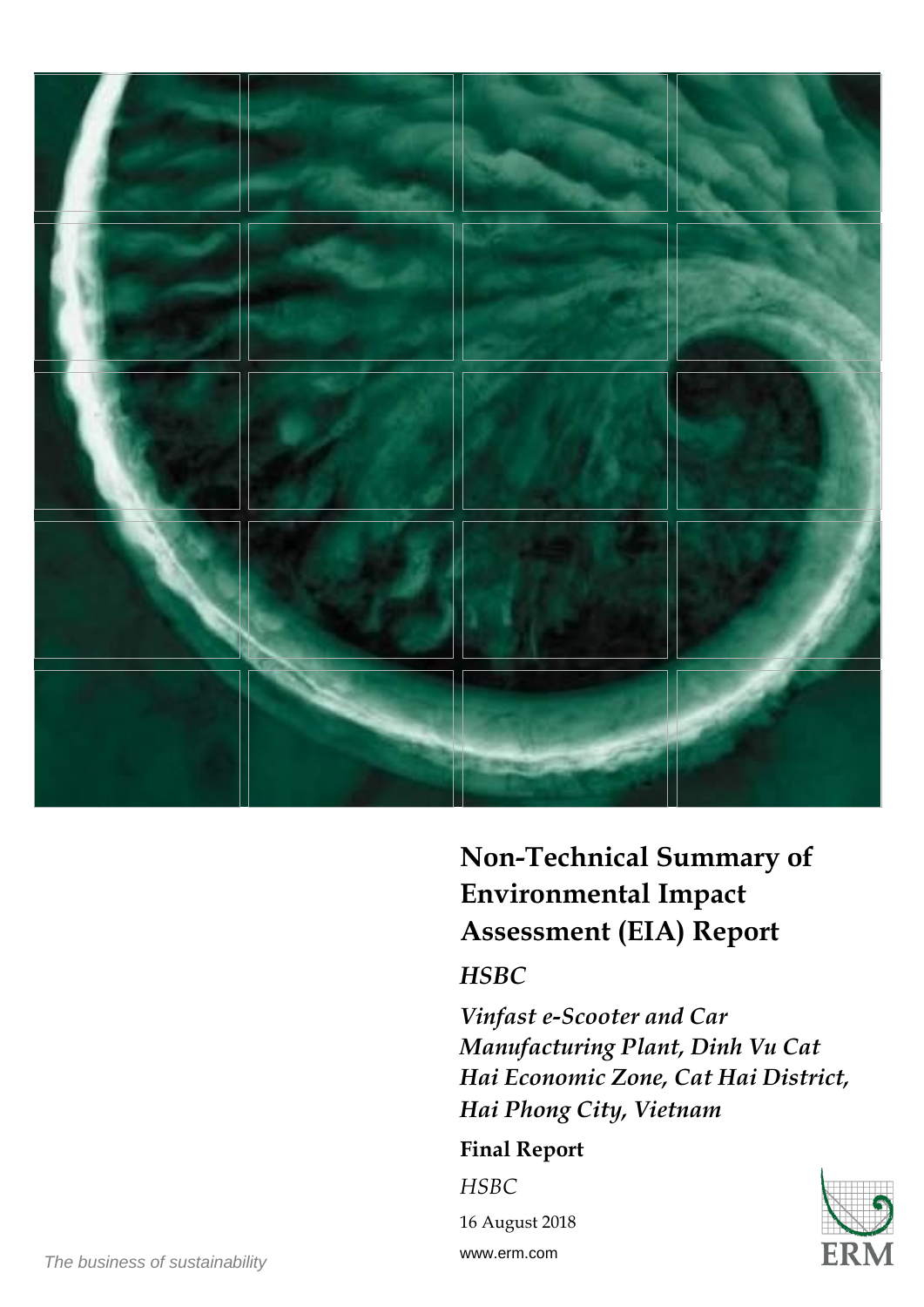| 0   | <b>INTRODUCTION</b>                                    | 3              |
|-----|--------------------------------------------------------|----------------|
| 1   | <b>PROJECT DESCRIPTION</b>                             | 4              |
| 1.1 | <b>PROJECT DESCRIPTION</b>                             | 4              |
| 1.2 | <b>ENVIRONMENT CONTEXT</b>                             | 5              |
| 1.3 | <b>SOCIO-ECONOMIC CONTEXT</b>                          | 5              |
| 2   | THE ASSESSMENT APPROACH                                | 6              |
| 2.1 | <b>REGULATORY AND ADMINISTRATIVE FRAMEWORK</b>         | 6              |
| 3.1 | <b>IMPACT ASSESSMENT METHODOLOGY</b>                   | 6              |
| 4   | <b>IMPACT ASSESSMENT</b>                               | $\overline{z}$ |
| 4.1 | <b>CONSTRUCTION PHASE</b>                              | $\overline{z}$ |
| 4.2 | <b>OPERATIONAL PHASE</b>                               | 9              |
| 4.3 | <b>POTENTIAL RISKS</b>                                 | 11             |
| 5   | <b>MITIGATION</b>                                      | 12             |
| 5.1 | <b>AIR QUALITY</b>                                     | 12             |
| 5.2 | <b>WASTE WATER</b>                                     | 12             |
| 5.3 | <b>WASTE MANAGEMENT</b>                                | 12             |
| 5.4 | <b>NOISE AND VIBRATION</b>                             | 13             |
| 5.5 | <b>BIODIVERSITY</b>                                    | 13             |
| 5.6 | <b>INFLUX AND IN-MIGRATION</b>                         | 14             |
| 5.7 | <b>TRAFFIC</b>                                         | 14             |
| 5.8 | <b>SOCIO-ECONOMIC IMPACTS</b>                          | 14             |
| 6   | <b>ENVIRONMENTAL MANAGEMENT AND MONITORING PROGRAM</b> | 15             |
| 7   | <b>PUBLIC CONSULTATION</b>                             | 16             |
| 8   | <b>CONCLUSION</b>                                      | 17             |

I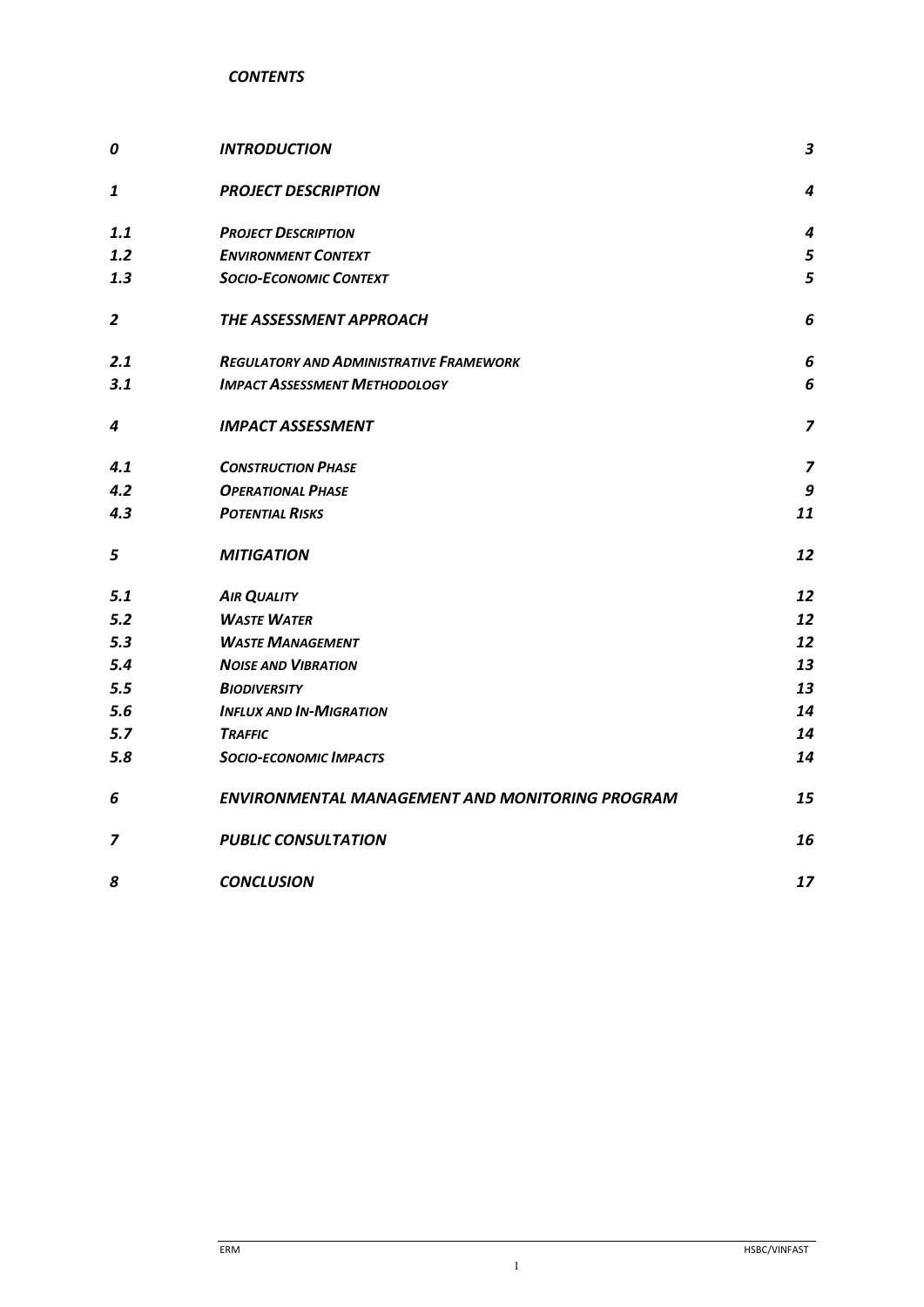#### *0 INTRODUCTION*

VinFast e-Scooter and Car Manufacturing Plant Project ("The Project") is venture from VinFast Trading and Production Limited Liability Company ("VinFast"), a subsidiary of Vingroup Joint Stock Company ("Vingroup"). The Project is being developed on an area of 335 ha at Dinh Vu – Cat Hai Economic Zone, Cat Hai District, Hai Phong City, Vietnam. The Project's current designed annual production capacity is 100,000 units and up to 500,000 units for e-scooters and cars, respectively. VinFast estimates that the annual production capacity could be raised up to 250,000 pieces units and 1,000,000 units of e-scooters and cars, respectively from 2022.

The Environmental Impact Assessment (EIA) report of the Project is developed based on the foundation of currently legal laws and regulations in Vietnam. This nontechnical summary provides a high level overview of the environmental impact assessment processes and the outcomes presented within the EIA report.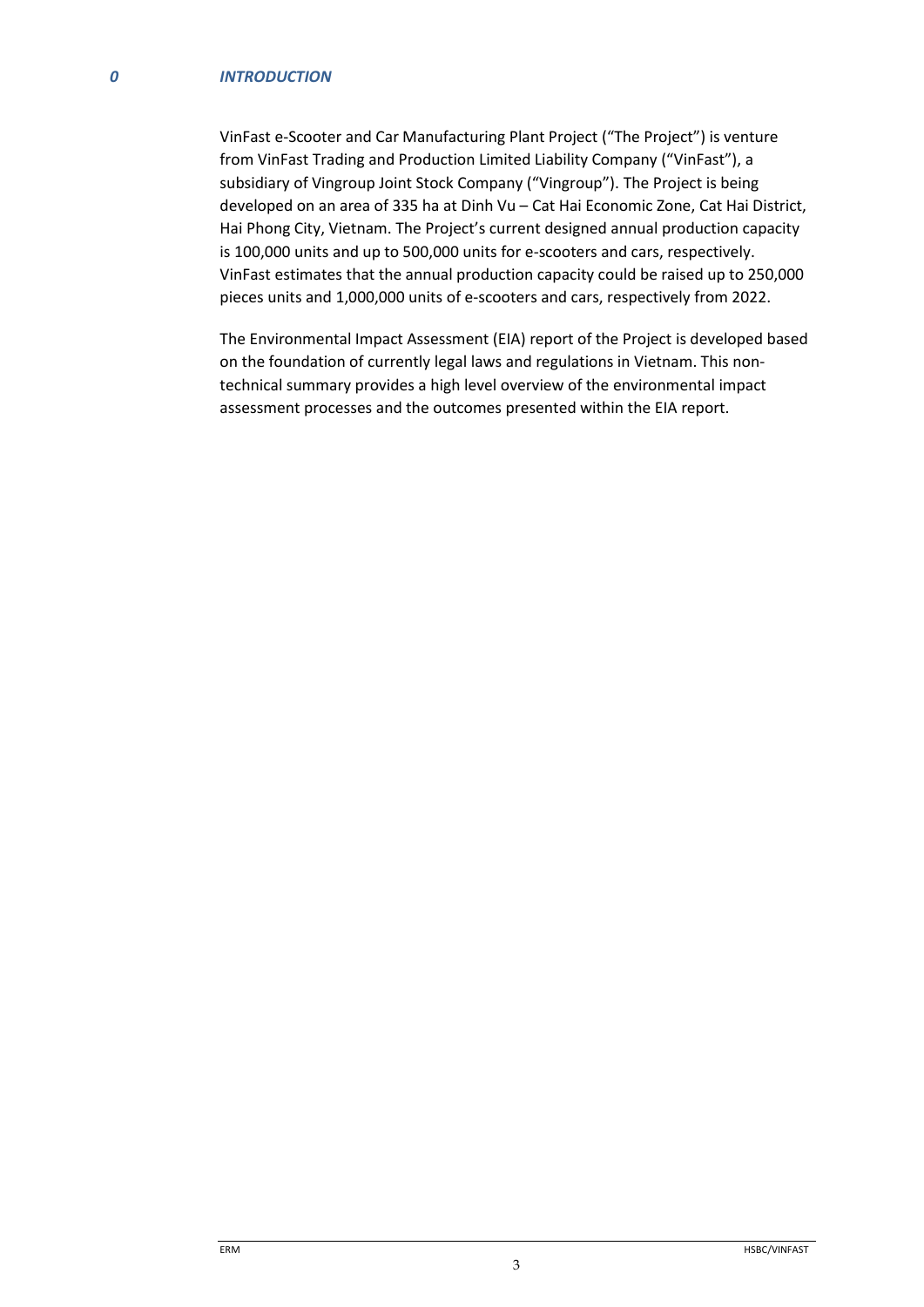## *1 PROJECT DESCRIPTION*

## *1.1 PROJECT DESCRIPTION*

The Project Site is located within Dinh Vu – Cat Hai Economic Zone (DVCHEZ), Cat Hai District, Hai Phong City, Vietnam. The Project Site is bordered by the following areas:

- North: Tan Vu Lach Huyen road, Van Phong Commune and Nghia Lo Commune;
- South: Tonkin Gulf of the East Sea;
- East: Doai Village and Cat Hai Town; and
- West: Hoang Chau Commune.

The first phase of the Project has been designed as an e-scooter and car manufacturing facility with a maximum production capacity of 100,000 pieces and 500,000 pieces per year, respectively. The Project's products are planned to be initially destined for local market.

The Project's manufacturing facilities include two factories, for the production of e-Scooter and car respectively. Components for the e-scooters and cars will be imported from abroad or produced onsite, where assembly and painting will undergo to make finished products. Quality assurance and warehousing are understood to be performed on-site before distribution (through the VinFast's distribution system).

## *Figure 1.1 Location of VinFast e-Scooter and Car Manufacturing Plant Project*

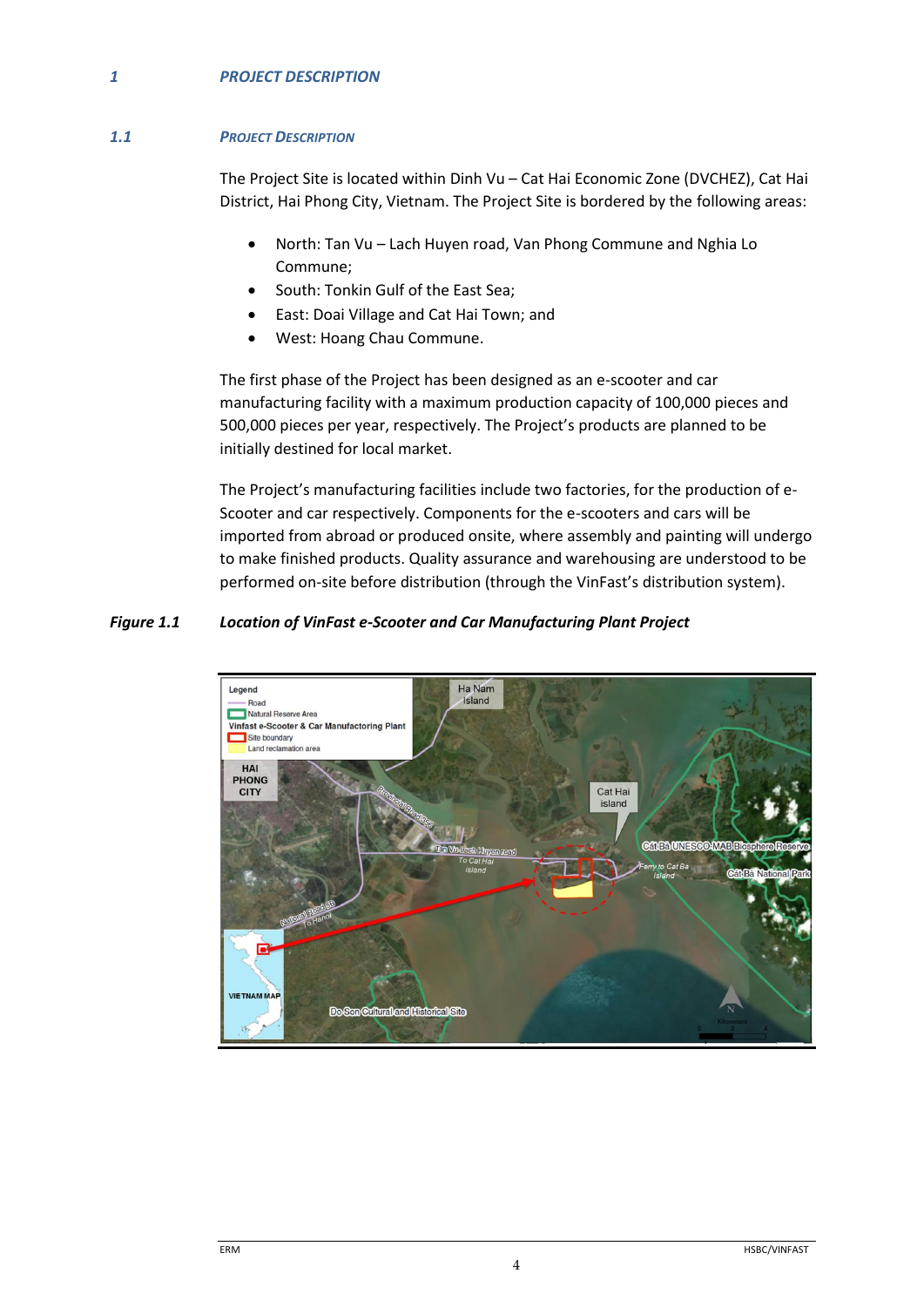#### *1.2 ENVIRONMENT CONTEXT*

The Project covers a total area of 335 hectares of inland and reclaimed land. A sea area of 145 hectares has been reclaimed for the use of the project. The development location of the Project has been approved by the Government of Vietnam, which shows that the Project fully complies with local laws and regulations in terms of site identification.

Whilst it is noted the Project site is located in the small and relatively isolated Cat Hai Island around the Red River Estuary, it is also home to bushes, grasses, backyard gardens, brackish water habitats, Casuarina equisetifolia L. forest, Suaeda maritima (L.) Dum plants and several woody plants. The mangrove and Casuarina equisetifolia L forest occupy an area of approximately 8.5 hectares, which has been cleared during the site preparation. In Lach Huyen Straight, which separates Cat Hai Island from Cat Ba Island, environmental conditions are strongly influenced by the upper Gulf of Tonkin that borders the south of the island. Cat Hai Island is also bordered to the west by the Nam Trieu Estuary which is part of the Red River Delta. As a result, environmental condition on this side of the islands is dominated by an influx of fresh water.

An assessment of the area's environmental baseline including soil condition, water and air condition yielded results within the acceptance limit stated in QCVN 43:2012/BTNMT, QCVN 10-MT:2015/BTNMT and QCVN 05:2013/ BTNMT respectively. This is with the exception of biochemical oxygen demand (BOD5) and total suspended solids (TSS) in wastewater; calcium carbonate in groundwater; and ammonium in surface water. The exceedance with standard in ambient air condition occurred with suspended dust particles and noise due to the ongoing construction.

A full description of the environmental context is provided within Chapter 2 of the EIA.

#### *1.3 SOCIO-ECONOMIC CONTEXT*

All project affected communes are administrative units of Cat Hai Island District, including Van Phong, Dong Bai, Hoang Chau and Nghia Lo Commune. The economy of Cat Hai Island is dominated by fishery, salt farming and aquaculture, however in recent years the industrial and service sectors are slowly being developed. The livelihoods of the people on the Project site are predominately (approximately 80%) marine dependent (i.e. fishery, salt farming, aquaculture etc.), with the remainder being in either wage or enterprise based livelihoods. The industrial and handicraft sectors remain a viable source of income for the island due to its reputation for high quality fish sauce. Annual output for fish sauce production maintains around 105,000 litres.

Local infrastructure was deemed to be satisfactory with accessible education to high school level and medical station for each commune.

A full description of the socio-economic context is provided within Chapter 2 of the EIA.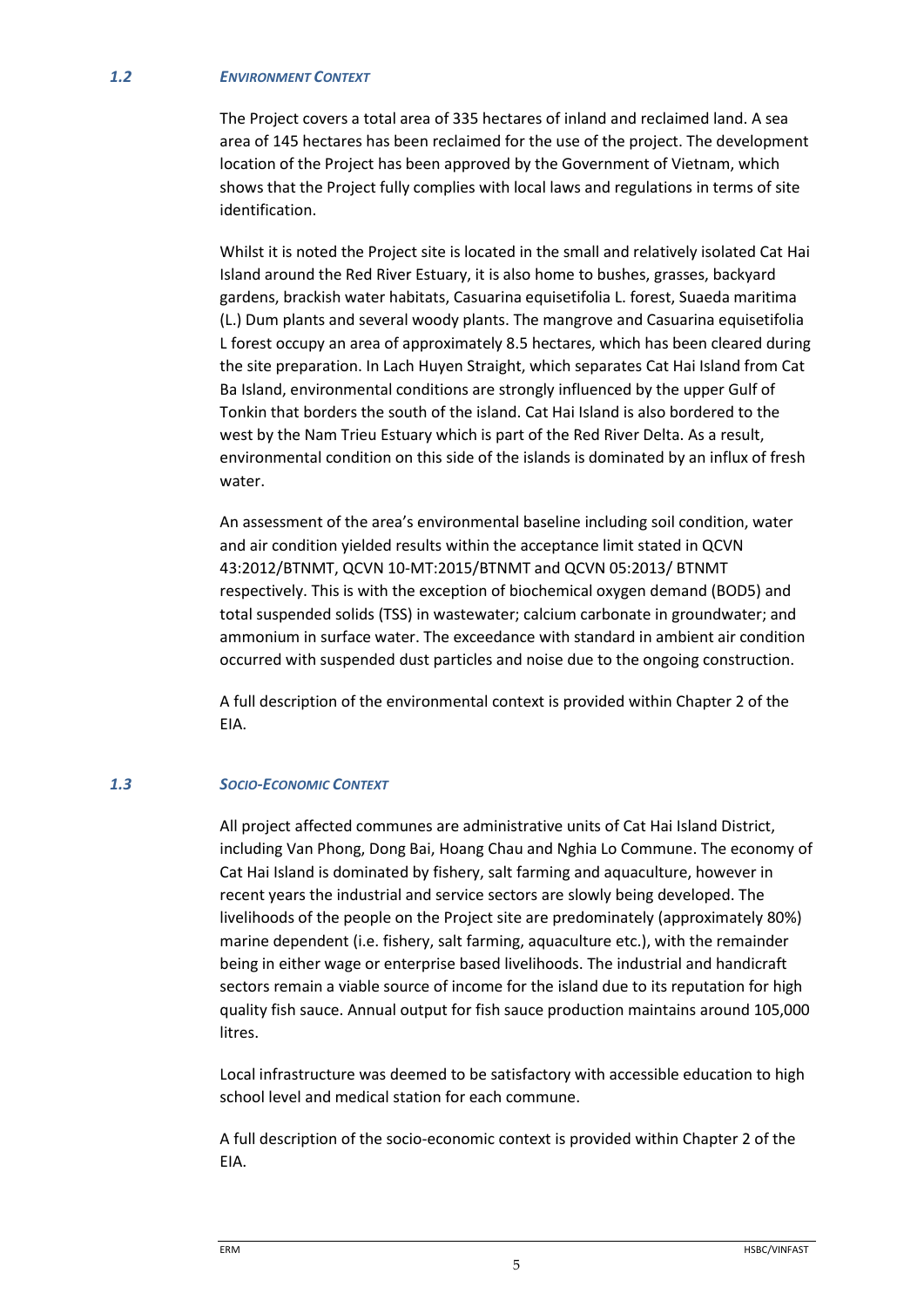## *2 THE ASSESSMENT APPROACH*

#### *2.1 REGULATORY AND ADMINISTRATIVE FRAMEWORK*

As detailed within the introductory section, the Project is subject to the legal framework of Vietnam, and is presently seeking regulatory environmental and social approval through the mechanisms outlined within the Law on Environmental Protection No. 55/2014/QH13. The EIA prepared to meet these requirements also incorporated public disclosure of Project information and stakeholder consultation. Recommendations and outcomes made within these documents have formed VinFast's key commitments, being compliance with all regulatory requirements of Vietnam.

#### *2.2 IMPACT ASSESSMENT METHODOLOGY*

The EIA has been developed following a process that screens and scopes potential impacts and risks the Project could have on aspects of the environments during both construction and operation phases. It identifies measures that the Project will take to avoid, minimise/reduce, mitigate, offset or compensate for potential adverse impacts. It also identifies measures to enhance potential positive impacts where applicable. The detailed methodology applied is presented within the introductory sections.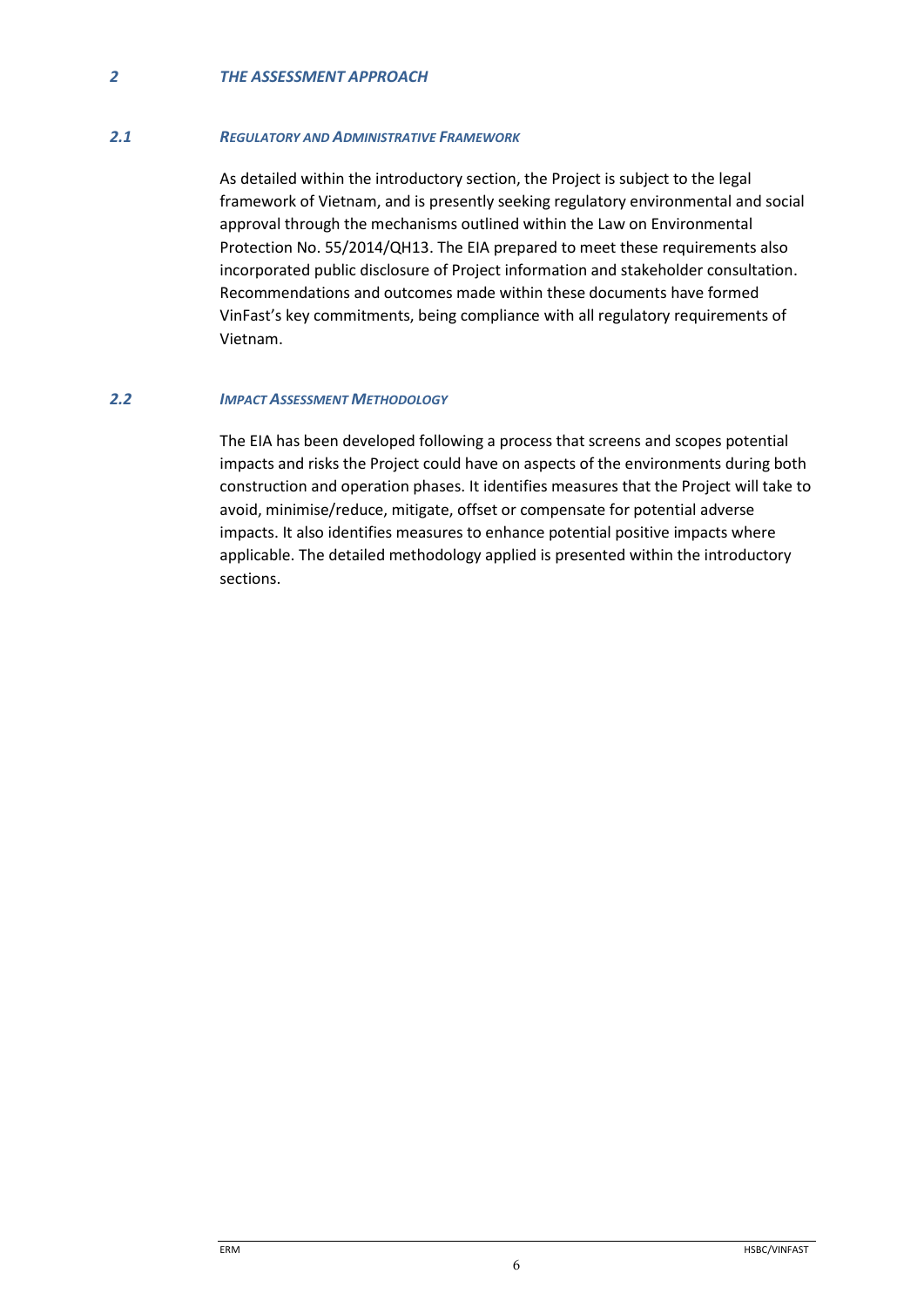#### *3 IMPACT ASSESSMENT*

#### *3.1 CONSTRUCTION PHASE*

## *3.1.1 Air Quality*

Air quality forecast was undertaken to determine the potential changes to the quality in ambient air quality due to construction of the Project. Calculations were developed based on World Banks's guideline (*Environmental Assessment Source book, Volume II, Sectoral Guideline Environment)* to cover both the construction phase (including fugitive dust emissions and pollutants from vehicles and machinery). Impacts to air quality during construction were assessed to be mostly within allowable limits for construction phase with the exception of the dust concentration generated by transportation activities and  $NO<sub>x</sub>$  at a distance 0 to 10 metres from source, all in accordance to QCVN 05:2013/BTNMT.

## *3.1.2 Waste Water*

Other impacts during construction relate to domestic waste water management were noted to be within acceptable limits stated in QCVN 40:2011/BTNMT except for biochemical oxygen demand (BOD5), total suspended solids (TSS), and Coliforms. To mitigate these issues, mobile chemical toilets must be provided for site staff at locations away from stream sides. The Project shall arrange for regular collection of sewage by licenced contractors for disposal to government sewer.

#### *3.1.3 Waste Management*

As identified in Chapter 3, hazardous and non-hazardous waste streams are anticipated to be generated from a variety of sources the construction. The land development phase of the Project will involve the excavation, disturbance and exposure of large amounts of topsoil. Surface water runoff from this exposed soil can be expected to contain elevated levels of suspended solids, debris and potentially contaminants such as oils, fuel and grease. This water may make its way off site into nearby water bodies, rivers and possibly into the water streams used to supply local aquaculture and agriculture. To mitigate this impact, a range of detailed surface water management measures have been developed to manage surface water flows.

Regarding hazardous waste, the 90-days construction plan will enlist excavation activities producing oils, fuel and grease. The generated amount will be temporary whilst still being collected, categorised, and labelled in accordance with TT 36/TT-BTNMT. A governmental licensed third party will then succeed in the handling process.

## *3.1.4 Noise and Vibration*

A noise and vibration assessment, including calculation of predicted noise levels at sensitive receptors during construction was undertaken. During construction, noise levels of between 51dBA and 90dBA are anticipated to occur at a range of sensitive receptors. Noise limits for surrounding community will be met in accordance with QCVN 26:2010/BTNMT. Vibration levels associated with construction activities were noted to be within acceptable limits stated in QCVN 27:2010/BTNMT.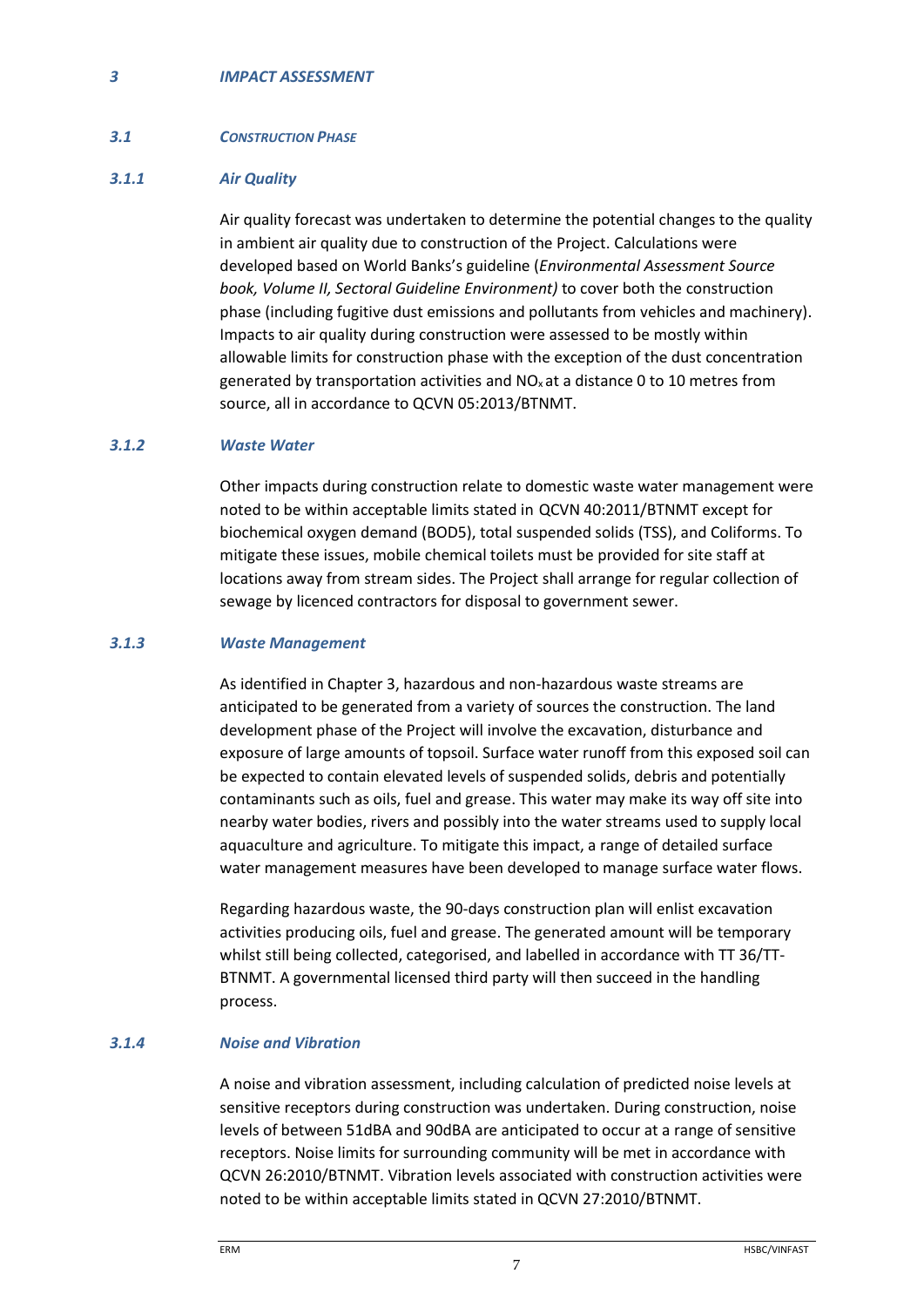However, it should be noted that loud noise can create physical and psychological stress, reduce productivity, interfere with communication and concentration, and contribute to workplace accidents and injuries by making it difficult to hear warning signals.

## *3.1.5 Biodiversity*

The development of the Project was noted to have a direct impact on terrestrial habitat, primarily due to the direct waste discharge during the land development phase. This impact was assessed to be moderate. A range of mitigation measures should be developed to minimise this impact level.

## *3.1.6 Influx and In-Migration*

Impacts to the local community, infrastructure and services as a result of the influx of formal and informal migrants during the construction phase were identified and assessed to be significant. This include strains on local public services, public health impacts, possible rise in price of commodities, food and services, increased risk of traffic accidents, increased crime and cultural effects such as an erosion of traditional values and changes in social networks. A range of mitigation and management measures are proposed to minimise these impacts and will predominately be implemented through an Influx Management Plan.

## *3.1.7 Traffic*

Heavy plant and machinery required during this phase will need to be mobilised through the local road network, which have not been designed to accommodate large amounts of heavy traffic. The impacts associated with this were assessed as significant. Measures to mitigate this impact include limiting construction vehicle traffic to off-peak commuting times, temporary blockage/stoppage of traffic flow on sections of local roads, and working with local authorities with regards to the management of traffic during this phase.

## *3.1.8 Socio-economic Impacts*

The Project will result in the creation of significant employment opportunities, both directly and indirectly throughout the supply chain. There is the opportunity for direct employment by either VinFast or construction contractors during the construction phase, as well as downstream business services to the construction workforce such as groceries, restaurants, hairdressers and transportation.

## *3.1.9 Impact on Surrounding Community*

The collective impacts from aforementioned sections shall be subjected to the surrounding community to a lesser extent. The Project needs to consider mitigation measures for noise, vibration and dust pollution generated from construction activities. Flooding risk pertaining to improper sewage system should also be accounted for.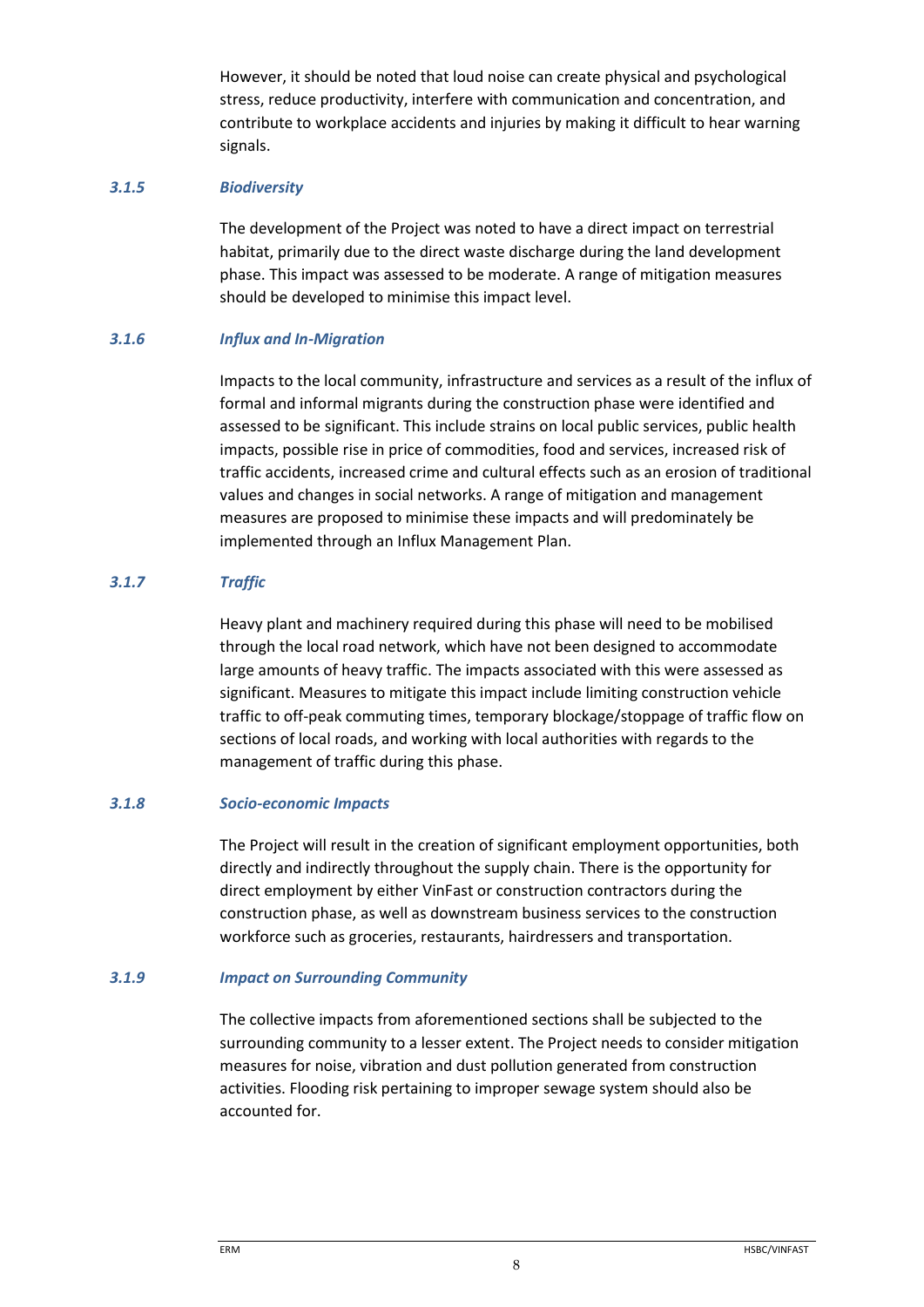#### *3.2 OPERATIONAL PHASE*

## *3.2.1 Air Quality*

Operational air impacts variously assessed to be moderate or negligible, with no limits exceeded. Production of spare parts by the manufacturing plant is laborious work of design and technological skills, which can be divided into the different stages. In the technological process of manufacturing, the sequences capable of emitting pollutants are the following: metal surface pre-treatment, component soldering, surface painting, vehicle test drive and transportation. The stages of the technological process within the plant are generating pollutants such as: sulphur oxides, nitrogen oxides, carbon monoxide, hydrocarbons, particulate matter, dust, oxides of various metals and volatile organic compounds. Consideration should also be given to air pollutant from air conditioning and waste disposal area albeit to a lesser extent.

By the action on the human body, the specific investigated economic unit's pollutants fall into groups: pollutants irritants, dust suspension; stifling-toxic; toxic systemic pollutants and its compounds. The effects of pollutants on the human body are immediate (acute) appearing shortly after exposure and are manifested by pathological changes and late effects (chronic) exposure occurring for a long time and which is manifested through the functional changes followed of morphological alterations.

## *3.2.2 Waste Water*

Wastewater including domestic wastewater, process wastewater was identified to be generated from different processes during the Project's operations. It was anticipated that 3,214 m3 of domestic wastewater, 4,289 m3 of process wastewater and 542.8 m3 of other wastewater (e.g. workshop cleaning wastewater) shall be generated per day during the operation phase. The impact assessment including that involves modelling was conducted. The assessment outcomes indicated that different pollutants would be expected exceeding the allowable standards from the generation sources and hence treatment need to be provided prior to discharging to the environment. It was determined that however, impacts due to stormwater runoff during the operation phase is considered negligible.

## *3.2.3 Waste Management*

Non-hazardous solid waste generated from specific manufacturing operations such as human activities and machinery by-products may amount to a daily approximate of 1,200 kg tonnes and 2,220 kg, respectively. The total volumes and types of waste materials prediction are dependent upon estimation from GM Motor. Without a recommended procedure in place, the operational wastes generated will lead to significant l impacts for occupational safety.

In term of hazardous waste, the technological process of manufacturing including metal surface pre-treatment, component soldering, surface painting and maintenance will be responsible for the primary discharge. The generated estimated amount of 120,693 kg per year will be collected, categorised, and labelled in accordance with TT 36/TT-BTNMT. A governmental licensed third party will then succeed in the handling process.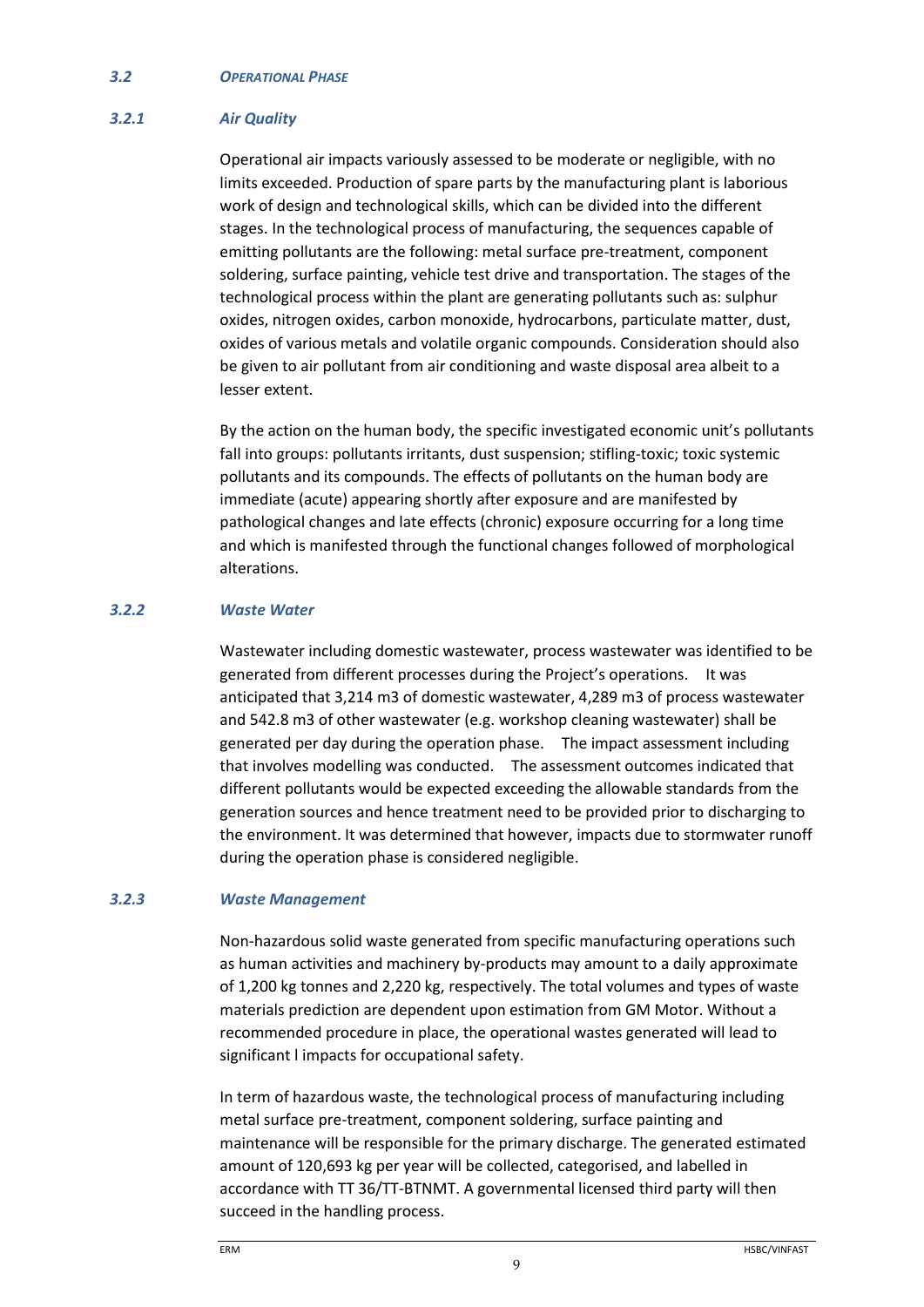## *3.2.4 Noise and Vibration*

A noise and vibration assessment, including calculation of predicted noise levels at sensitive receptors during operation was undertaken. During operations, noise limits will be exceeded at sensitive receptors situated 50m and 200m away from the manufacturing plants according to QCVN 26:2010/BTNMT. This impact level was noted to be moderate and will be generally mitigated through ensuring that all elements of the Project meet their technical specifications. Additional noise reduction measures will also be put in place around particularly noisy equipment.

Yet it should be noted that the effects of noise induced hearing loss can be profound, limiting workers' ability to hear high frequency sounds, understand speech, and seriously impairing ability to communicate.

## *3.2.5 Biodiversity*

Based on literature form a wide range of conditions, it is widely acknowledged that various groups of organisms are more sensitive to pollutants than others. Planktons drifting or floating in the water column will be adversely affected by turbidity and toxic chemicals discharged from manufacturing activities. Toxic chemicals of most concern to Planktons will include biocides, heavy metals and dissolved petroleum hydrocarbons. Benthic species living near, on or in the bottom sediment of water body are most likely to be affected by the persistent aspects of waste discharges.

In general, healthy ecosystems rely on a complex web of animals, plants, bacteria, and fungi—all of which interact, directly or indirectly, with each other. Harm to any of these organisms can create a chain effect, imperilling entire aquatic environments.

## *3.2.6 Hydrological Impact*

Land development in the area will not culminate in changes in regional water level. During certain monsoon periods of changes in the prevailing wind, there will be negligible fluctuation around Project area in term of sea-level surface. Part of the island water current water passes near or through the Project area and then directly into the coat, even though any incurred distortion will be insignificant. Such oversights taken into consideration, the largest factor influencing current conditions is an upsurge in moist climatic conditions over the past decade. The TSS condition was not made critical when the Project proceeds with its operation.

#### *3.2.7 Climate Change*

Carbon dioxide emission from manufacturing and transportation activities was assessed to be negligible. Similar result was obtained for methane emission.

## *3.2.8 Socio-economic Impacts*

The influx of workers and followers can lead to adverse social impacts on local communities, especially if the communities are rural, remote or small. Such adverse impacts may include increased demand and competition for local social and health services, as well as for goods and services, which can lead to price hikes and crowding out of local consumers. There will be increased volume of traffic and higher risk of accidents, increased demands on the ecosystem and natural resources, social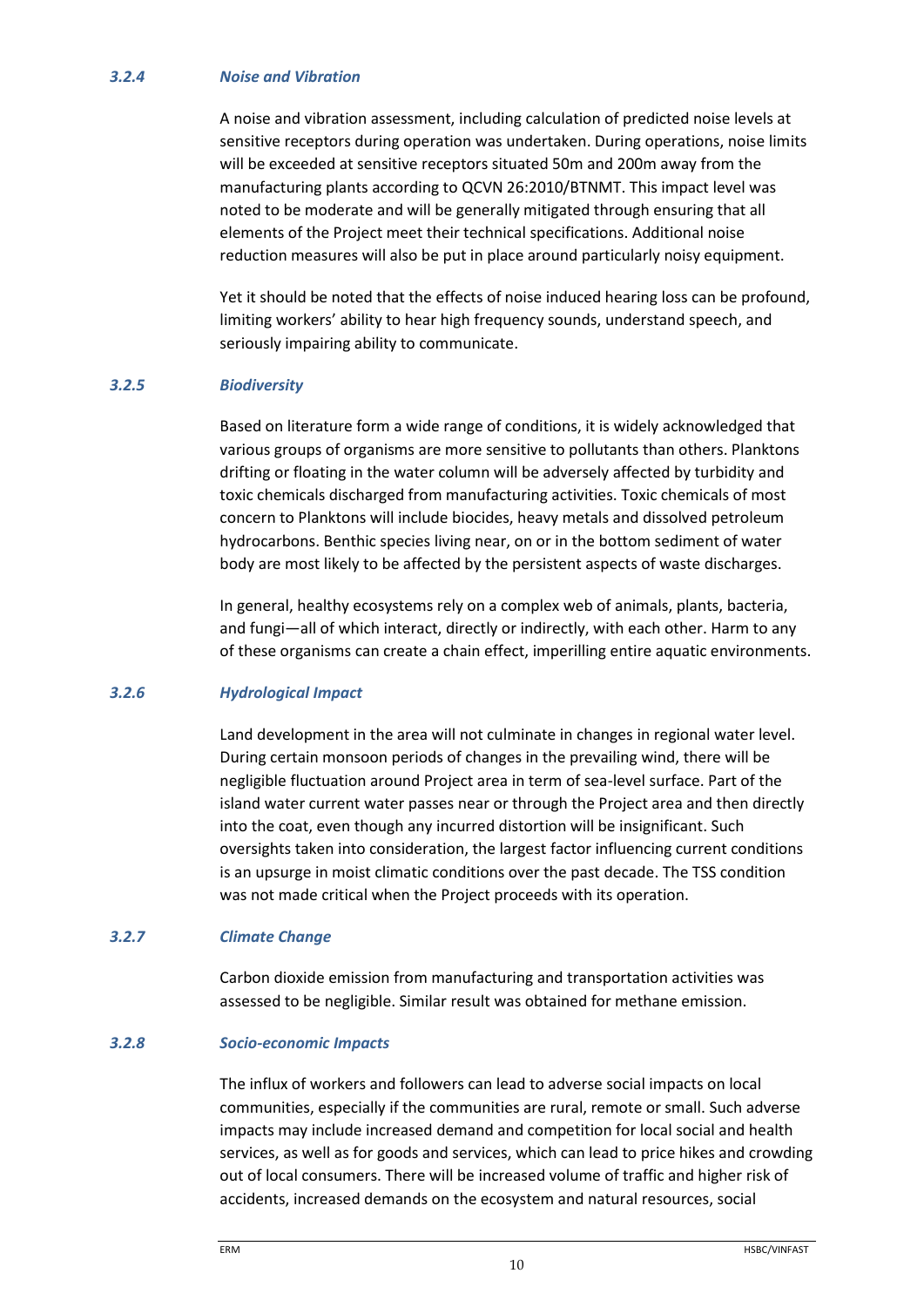conflicts within and between communities, increased risk of spread of communicable diseases, and increased rates of illicit behaviour and crime.

## *3.2.9 Community Health and Safety*

Failure in waste management compliance shall result in direct impact on health and safety of workers onsite as well as the surrounding community.

## *3.3 POTENTIAL RISKS*

During construction phase, the EIA listed various occupational health and safety as well as environmental risks. Environmental risks around the site include landslide and failure of coastal bank.

During operation phase, similar risks were obtained with an addition of two significant environmental risks. The first would be risk of chemical spill. With many hazardous chemicals presence in plant site, chemical spill hazards are much more likely to happen. Spills of acids, bases, highly flammable liquids, toxic chemicals, reactive substances, oxidizing agents and other hazardous chemicals can present real hazards to workers and environment. Chemical spills can occur at production site, from a storage tank, warehouse area where chemicals are stored, during transportation, at the laboratory or during transferring operation. It means that chemical spills hazards have to be identified at these workplaces and activities. The danger level of chemical spills depend on several factors, which include but are not limited to nature of spilled substances/chemicals (hazardous or not), spill volume, work area (well-ventilated area or not), spill location and conditions (pressure and temperature) of the spilled chemicals.

The second major risk would be poor wastewater management. Poor waste disposal practices lead to accumulation of harmful substances; breeding ground for bacterial diseases and pathogenic parasites can grow. Ultimately, it causes water contamination, land and air pollution resulting in cause respiratory problems and other adverse health effects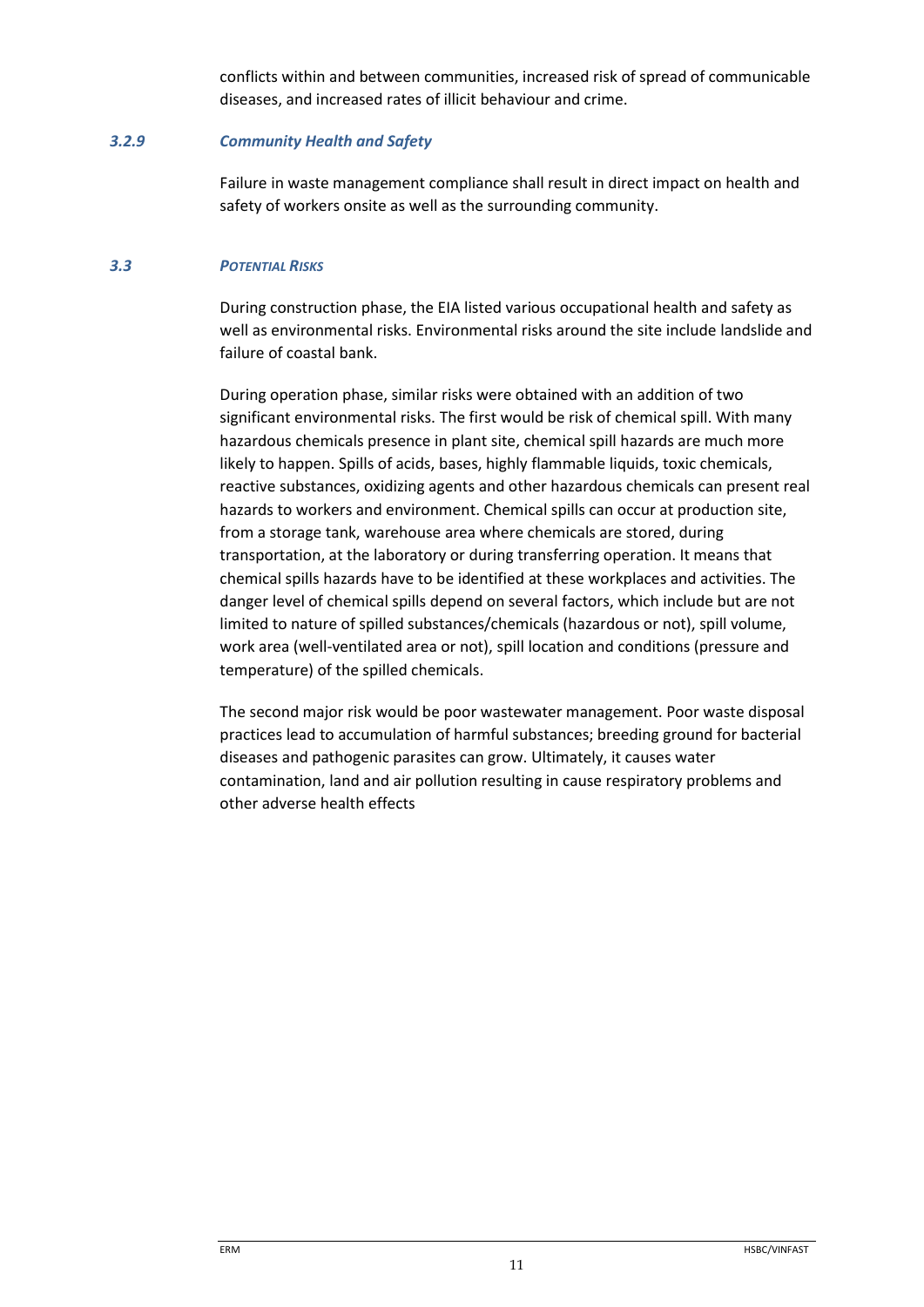#### *4.1 AIR QUALITY*

During construction phase, one serious impact on the environment is the problem of air pollution, in which the main problem is dust pollution. The Project will focus on reducing and preventing pollution arising from raw materials and equipment by humidifying the air, barricading the site and maintaining schedule. The transport vehicles, machinery and equipment used in construction phase will be tested for gas emissions. Roads and time for transporting raw materials and equipment used in construction phase must be identified so negative impact due to dust and pollutants will be reduced a minimum to the populated areas.

During operation phase, air pollution prevention, minimization, and mitigation measures should be incorporated as part of the conceptual designs of the proposed project facilities. For example, regulated air pollutant emissions would be reduced through the use of advanced technologies and emission controls. The mitigation of potential adverse impacts from project activities would be achieved through implementation of management and monitoring system in compliance with requirements contained in facility permits and other applicable governmental or municipal regulations.

#### *4.2 WASTE WATER*

During construction phase, domestic wastewater of workers with the flow approximately is collected and treated by three-compartment septic tank. To facilitate the hygienic condition of officers and employees of the plant, five toilets will be required at the East of land development area. Wastewater from the septic tank first flows to biological treatment system is then taken to the storage tanks of main treatment system for continuous processing. Domestic wastewater treatment system of plant is designed to service about 1,000 workers. In addition, water from rainwater drainage system of the plant is collected and discharged directly into the plant's storm water drainage system.

During operation phase, all potentially contaminated operational flows of waste water will all be directed to the waste water treatment systems. All of this water will be treated and meet all relevant standards prior to discharge. The Project planned to build three wastewater treatment plants with a total treatment capacity of 9,040 m<sup>3</sup>/day for the treatment of all the wastewater from the Project during the operation phase meeting the allowable standard before discharging to the environment. There are also a range of water flows, such as storm water from "clean" areas within the plant, which can be directly discharged without any treatment.

#### *4.3 WASTE MANAGEMENT*

During construction phase, the entire volume of solid waste, domestic waste are collected at the plant. The Project shall build a system for waste collection with specific assembling point, cleaning schedule and assigned personnel. To facilitate the treatment, recyclable solid waste is classified from the collection. The Project and its construction contractor will sign contract of domestic solid waste collection of the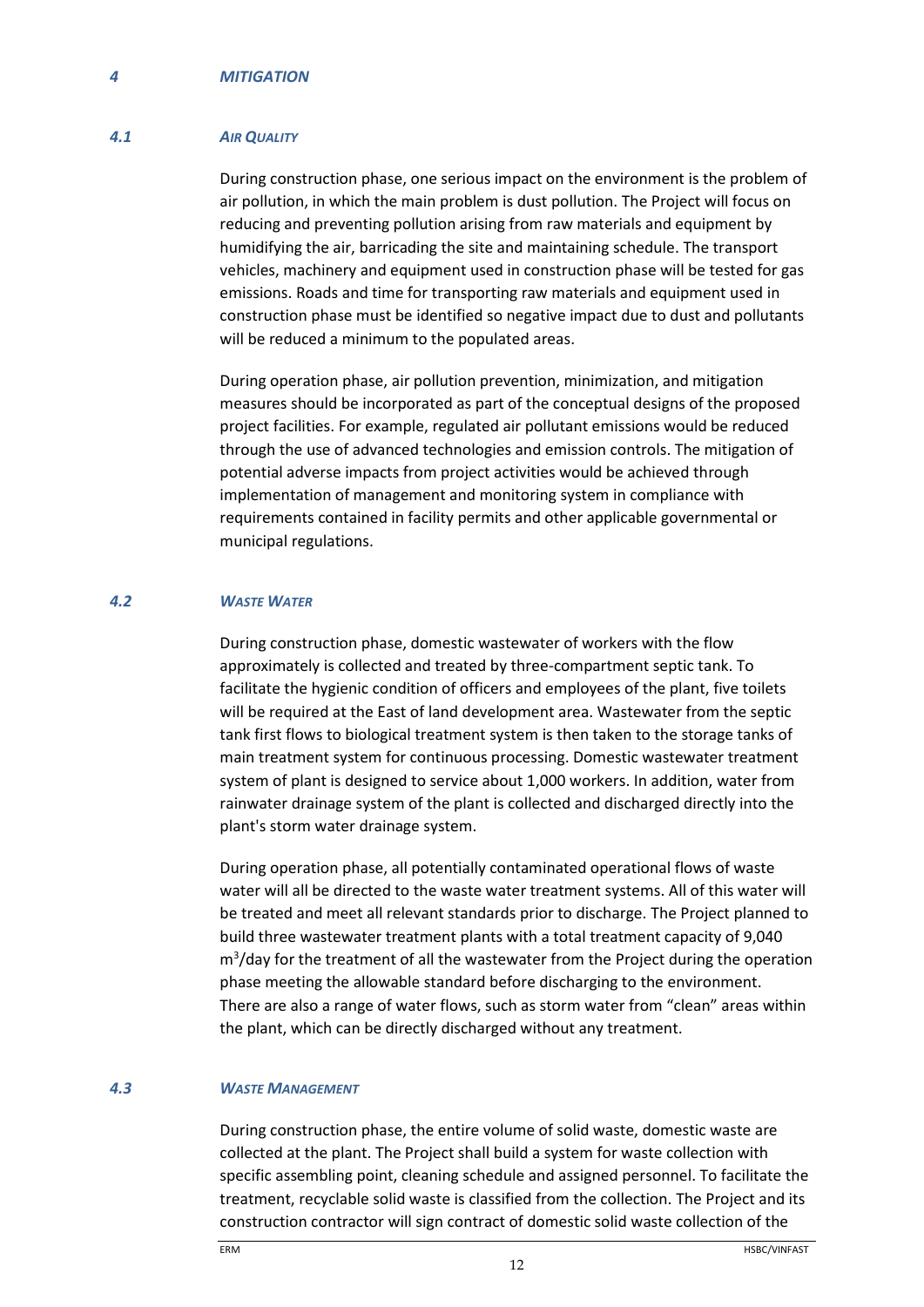plant with local waste collection and treatment unit. Hazardous solid wastes that may be generated during the construction of the plant will be registered with its respective sources and handled by licensed waste management contractors. The Project will provide storage area and follow labelling procedures stated in TCVN 6707-2009.

Non-hazardous waste generated during operation phase will be collected using a system for waste disposal separated for domestic and manufacturing waste. An estimate of 20 waste containers with 120-liter capacity will be distributed evenly across the site. Signing of licensed contractor needs to follow Decree 38/2015/BTNMT.

During operation phase, the generated hazardous waste of 120,693kg per year will be collected, categorised, and labelled in accordance with Circulars 36/2015/TT-BTNMT. A governmental licensed third party will then succeed in the handling process.

#### *4.4 NOISE AND VIBRATION*

During construction phase, transportation of materials through densely populated areas will have to maintain a reasonable speed and refrain from using air horn. Trucks will avoid lunchtime and bedtime in order to limit the impact of noise and vibration on roadside residents. Other noise inducting construction activities would have to follow the same procedure on scheduling.

During operation phase, muffler devices will be installed for machinery with high noise levels. Workers situated within a certain parameter must equip noise protection device for individual instruments.

#### *4.5 BIODIVERSITY*

During construction phase, precautions will be taken for activities that may incur significant impacts on the surrounding environment. This shall include selective vehicle and machinery washing; concentration of waste disposal near water body and constant lookout for any engendered species. Close communication will be maintained with the local authority in implementing conservation efforts.

During operation phase, the emission of atmospheric contaminant to the atmosphere and its deposition to the surrounding are highly spatially variable. While major impacts from construction and waste form the basis of Project's assessment, other forms of emission show substantial effects to adjacent areas. To maximise the benefit/cost ratio of any abatement strategy, it is therefore necessary to prioritise which ecosystems should be protected. Based on such a prioritisation, trees can play an important role in site planning to protect priority areas from waste deposition. This is because: trees capture pollution at higher rates than other vegetation; they enhance the dispersal of emitted contaminant; and they can shelter sources, thereby reducing overall emissions. Trees may therefore be planted around sites, as a strategic re-use of land.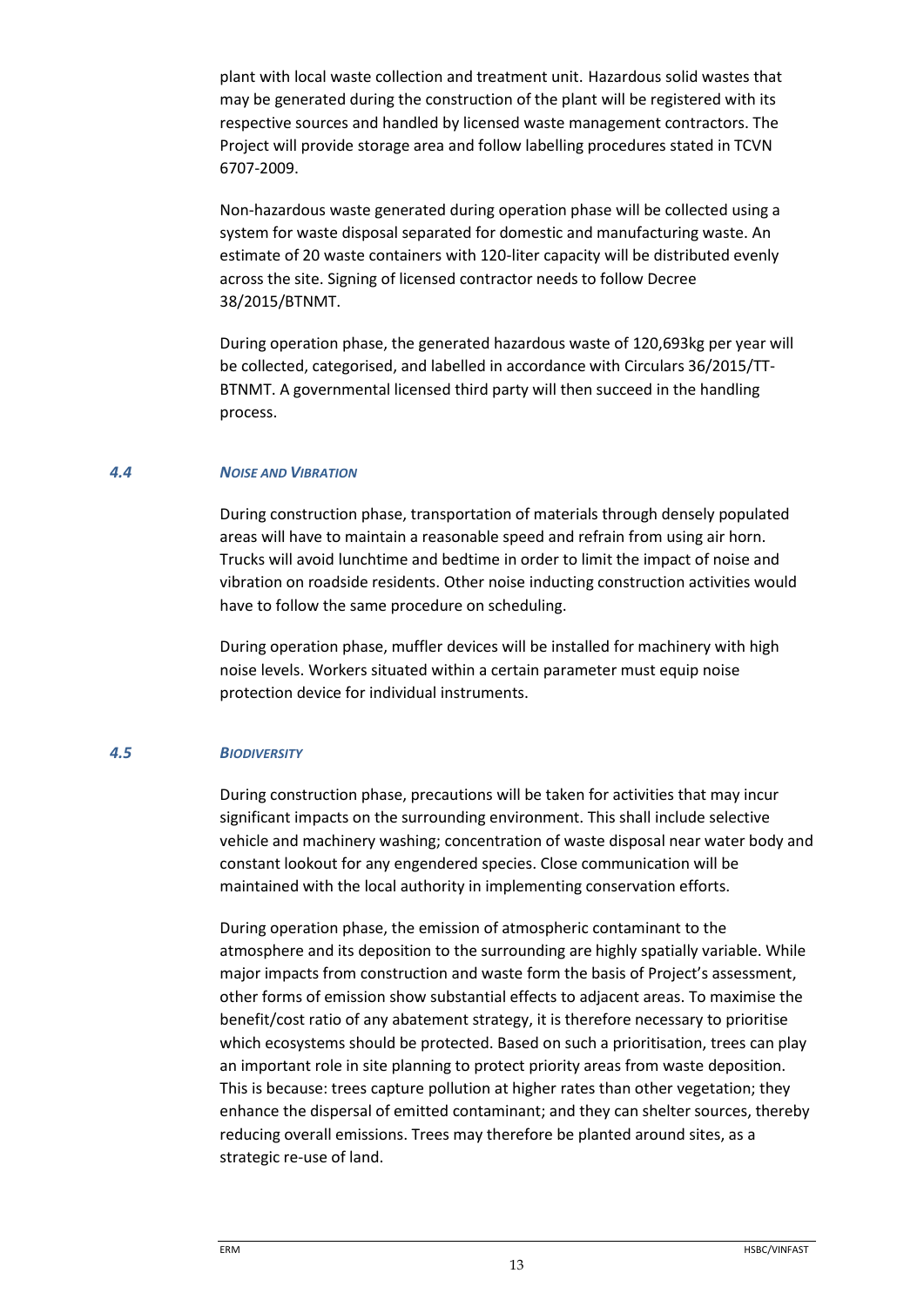#### *4.6 INFLUX AND IN-MIGRATION*

The Project needs to collaborate with relevant authorities in the design and implementation of specific initiatives responding to influx requirements. These are expected to include, water supply, drainage and electricity systems for designated resettlement or existing residential areas; upgraded or expanded education, healthcare and community facilities during construction phase.

Once the migrant labour has settled during operation phase, training and institutional support for commune police and security forces to promote peaceful integrate of influx and local communities should be considered.

## *4.7 TRAFFIC*

The construction contractor will commit to ensuring that transportation do not damage the road and affect the velocity of other vehicles. They have to satisfy travel needs of the people in the region by providing traffic controller, and using transportation vehicles that are in accordance with the provisions of the road load in project area. Again, speed limit in the construction area for ensuring traffic safety in and limiting swept dust must be strictly followed.

During operation phase, it is best to maintain dedicated personnel for traffic control amid rush hours.

### *4.8 SOCIO-ECONOMIC IMPACTS*

In order to minimize the negative impacts on the society, the Project in conjunction with local authorities should organise civic consciousness training for migrant workers. Preliminary introduction to local customs and traditions should also be conducted in order to prevent any misunderstanding. Any unlawful activities (gambling, prostitution, etc.) that may incur related offenses will be forbidden.

14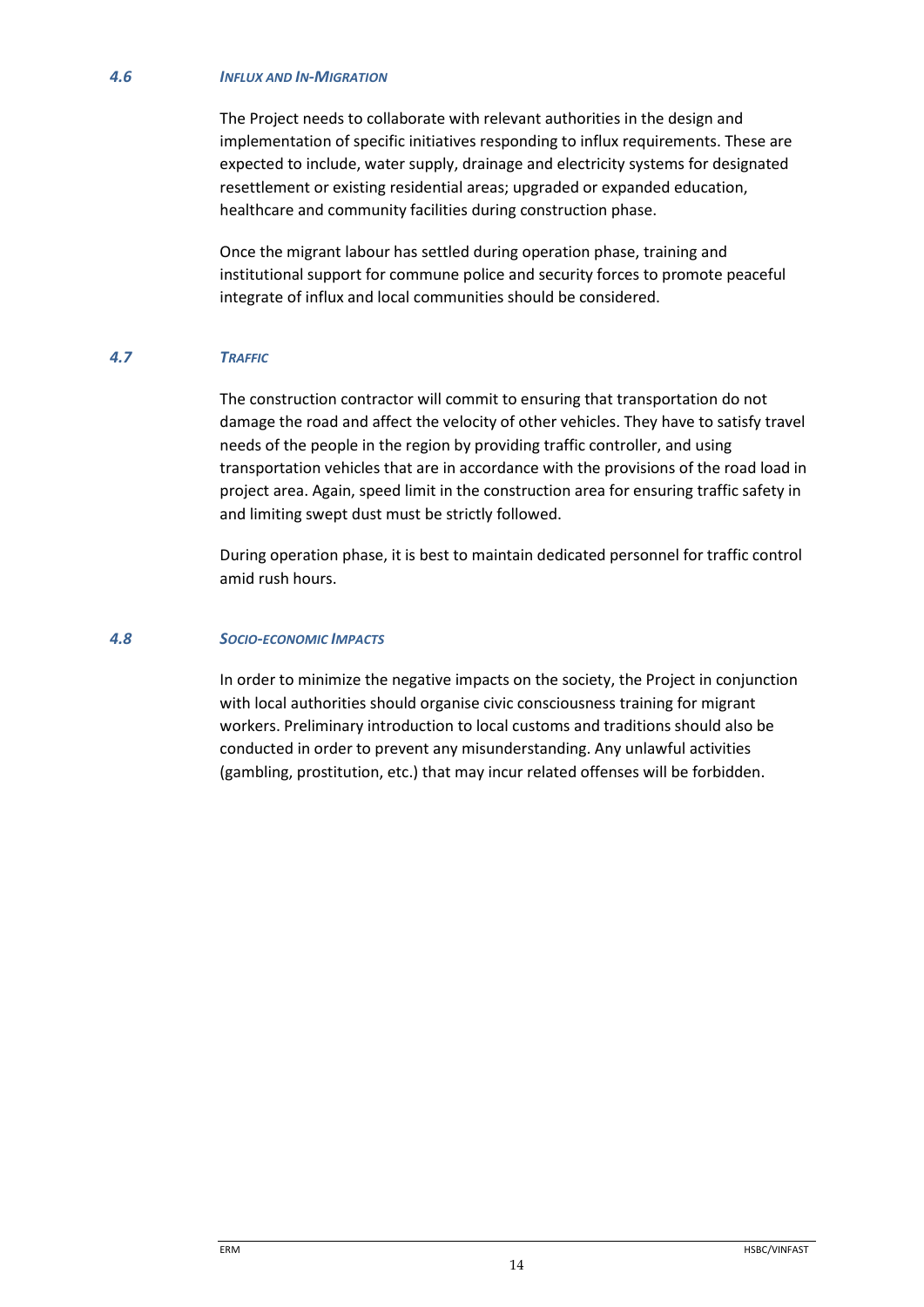#### *5 ENVIRONMENTAL MANAGEMENT AND MONITORING PROGRAM*

An Environmental Management Program has been developed to collate all management and mitigation measures acknowledged in Chapter 2, 3 and 4 into a single point. Presented within Chapter 5, it provides clarity to all stakeholders as to what impacts have been identified, how they will be mitigated and managed, and through what means. Relevant regulatory standards would be conformed with regards to monitoring equipment and methodology. It will be used as a basis for developing a suite of detailed management plans to be implemented throughout both construction and operation phases.

An Environmental Monitoring Program has also been developed as a document through which the EMP would be implemented, tracked and reported upon. VinFast places social and environmental performance as a core measurement of Project success, and through Environmental Management and Monitoring Program (EMMP) sets out the means to achieve this through setting objectives and target, quantitative evaluation of management plan effectiveness and working towards continual improvement for air quality, waste disposal, and surrounding hydrological condition.

15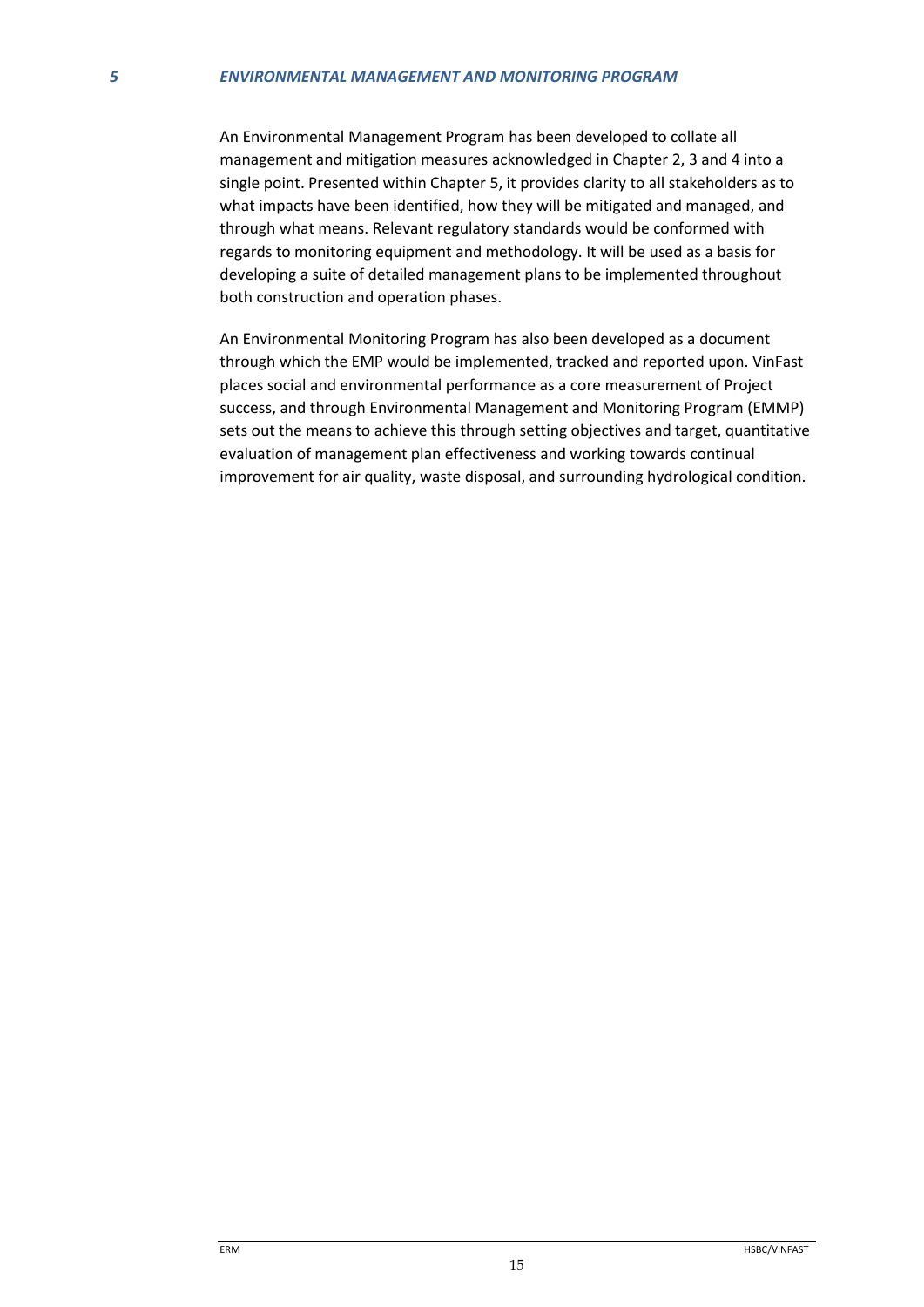As part of its ongoing activities, preparation of local regulatory EIA's, and the various rounds of gathering socio-economic data, a variety of stakeholders have been engaged with and provided their feedback on the Project. This has been undertaken through a variety of methods (such as formal meetings with authorities, community meetings, focus group discussions, and meetings with households), with feedback received being addressed through the EIA. Issues and feedbacks raised by stakeholders at all levels have aided in shaping the assessment process and are detailed within Chapter 6.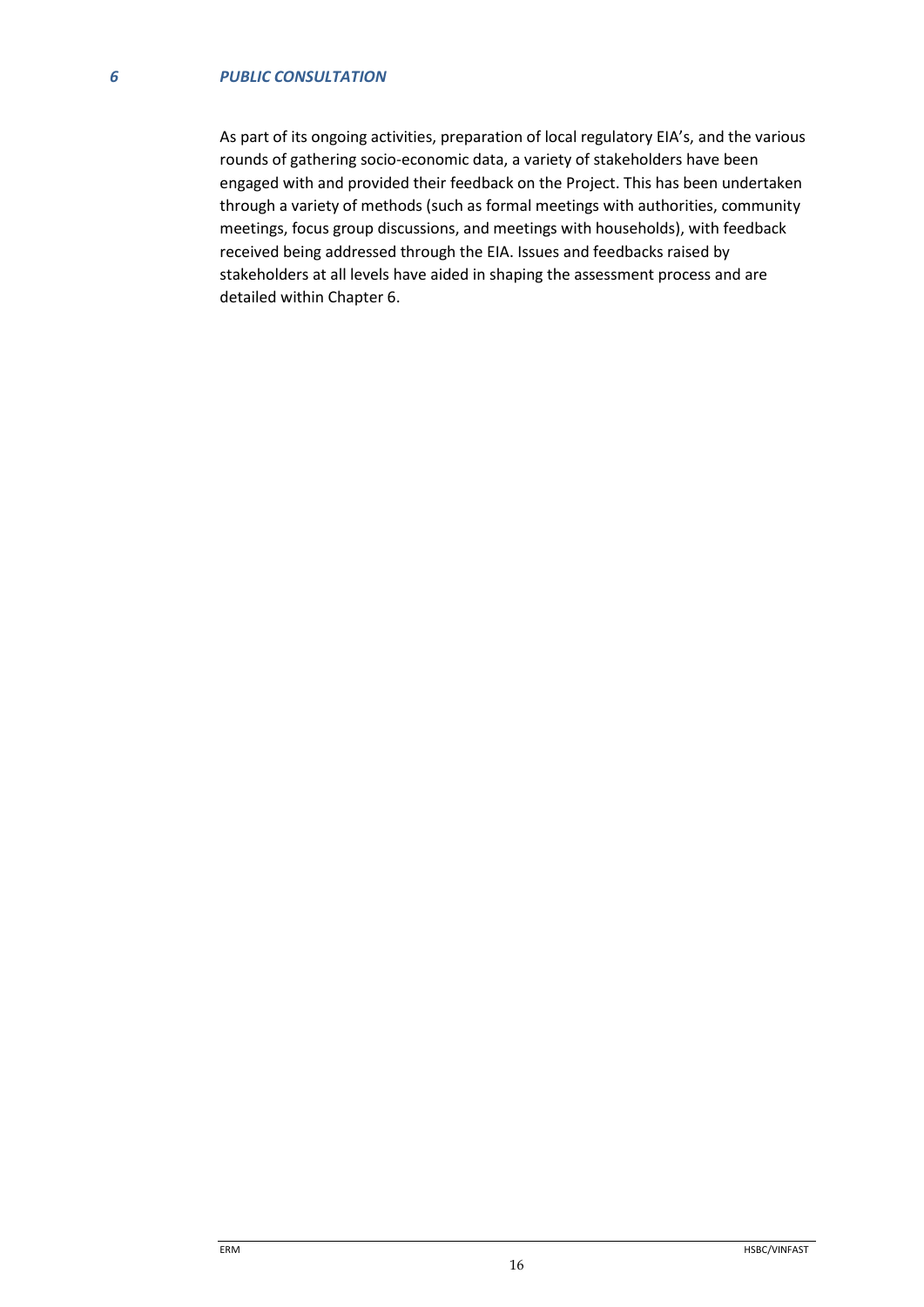The Project is being developed in accordance with national regulations and the Master Plan for Dinh Vu – Cat Hai Economic Zone. In development of the EIA, VinFast has systematically identified and assessed all impacts likely to be result from development of Project. In addition to a variety of positive socio-economic impacts that the project provides, the Project creates negative impacts on the environment. The EIA report has fully recognised and elaborately and comprehensively assessed the scale and extent of such impacts. A range of mitigation, management and monitoring measures have been developed to reduce the overall residual impact level to one that is considered acceptable. With the implementation of these measures, through the EMMP and detailed management plans, the construction and operation of the Project is considered to be able to undertaken in a manner consistent with the regulatory standards.

17